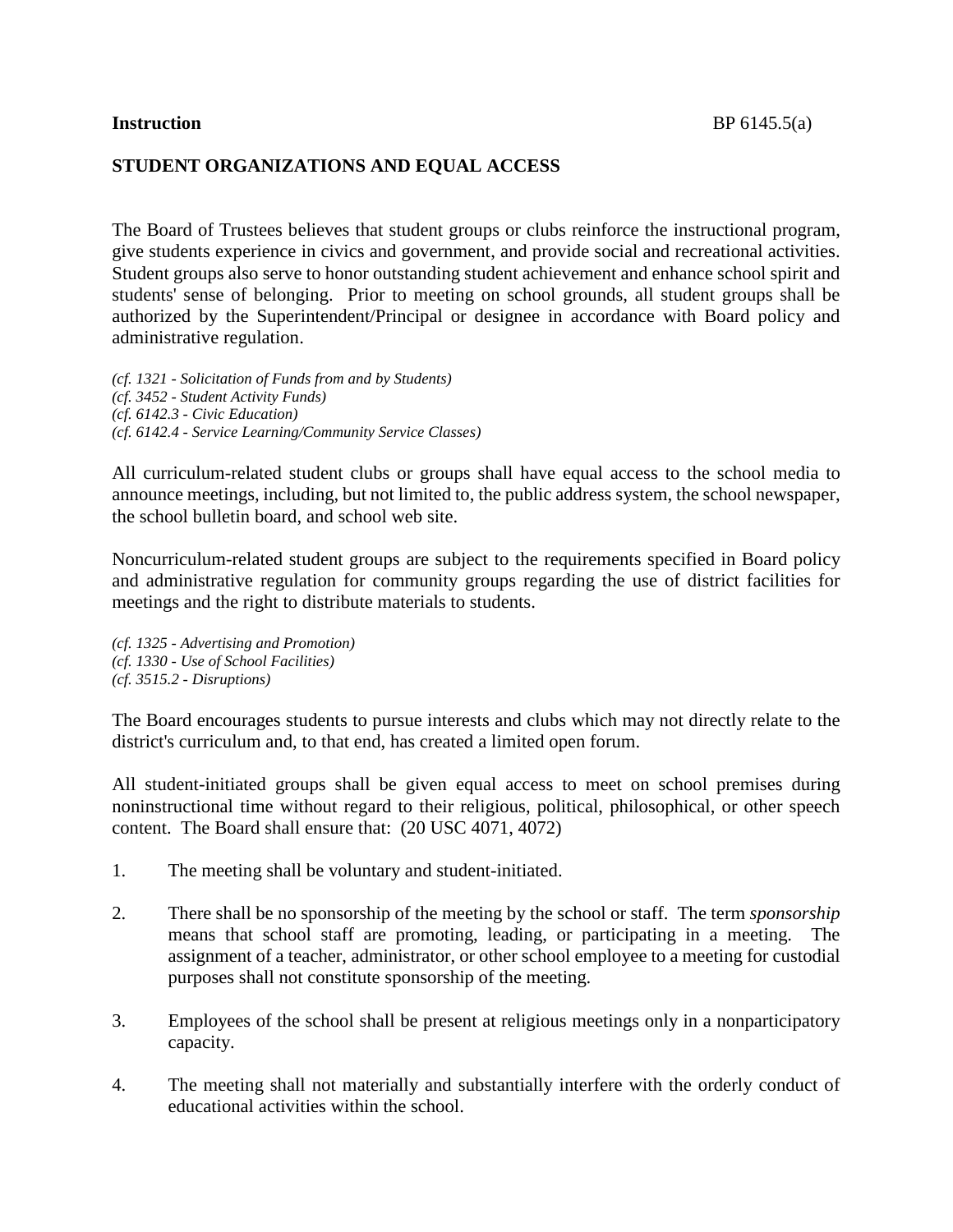# **STUDENT ORGANIZATIONS AND EQUAL ACCESS** (continued)

5. Nonschool persons shall not direct, conduct, control, or regularly attend activities of student groups.

*(cf. 1330 - Use of School Facilities) (cf. 3515.2 - Disruptions) (cf. 5145.2 - Freedom of Speech/Expression)*

All student clubs or groups shall have equal access to the school media to announce meetings, including the public address system, the school newspaper, bulletin boards, and school web site. However, the Superintendent/Principal or designee may issue a disclaimer that such activities are not school-sponsored.

All noncurriculum-related student groups shall be given equal access to meeting space, school equipment, and supplies.

The school shall not deny equal access or a fair opportunity to meet, or otherwise discriminate against, any group officially affiliated with the Boy Scouts of America, or with any other youth group listed as a patriotic society in Title 36 of the United States Code, for reasons based on the membership or leadership criteria or oath of allegiance to God and country. (20 USC 7905)

*Legal Reference: (see next page)*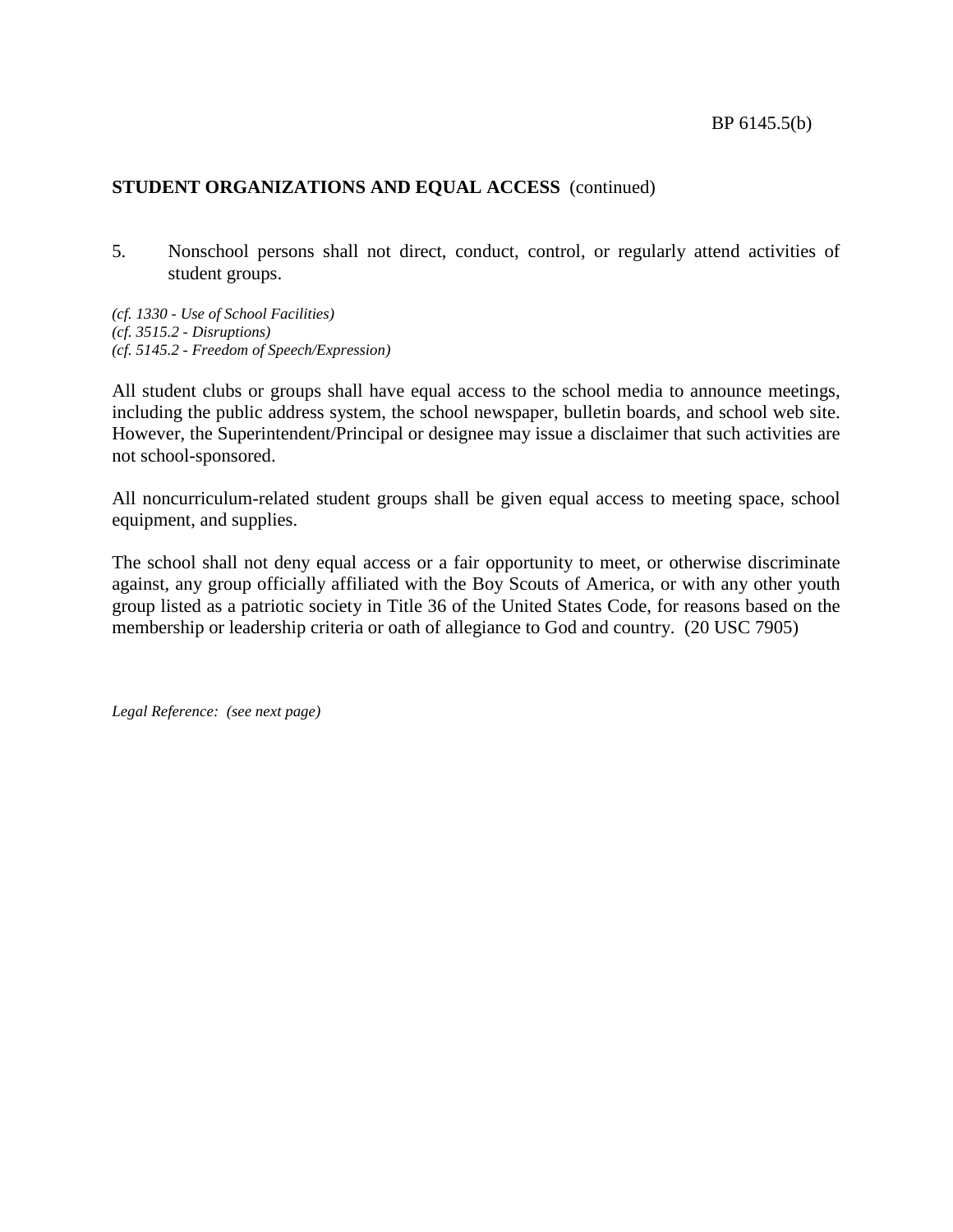### **STUDENT ORGANIZATIONS AND EQUAL ACCESS** (continued)

*Legal Reference:*

*EDUCATION CODE 52 Designation of secondary schools 53 Designation of high schools 200-262.3 Prohibition of discrimination on the basis of sex 38130-38138 Civic Center Act 48900 Hazing 48907 Student exercise of free expression 48930-48938 Student organizations 48950 Freedom of speech 49020-49023 Athletic programs PENAL CODE 627-627.10 Access to school premises CODE OF REGULATIONS, TITLE 5 2 Definitions 5531 Supervision of extracurricular activities of students UNITED STATES CODE, TITLE 20 4071-4074 Equal Access Act 7904 School prayer 7905 Boy Scouts equal access UNITED STATES CODE, TITLE 36 20101-240112 Patriotic organizations COURT DECISIONS Prince v. Jacoby, (2001) 303 F.3d 1074 Culbertson et al. v. Oakridge School District, (2002) 258 F.3d 1061 Good News Club et al. v. Milford Central School, (2001) 121 S.Ct. 2093 Ceniceros v. Board of Trustees of the San Diego Unified School District, (1997) 106 F.3d 878 Board of Education of Westside Community School District v. Mergens By and Through Mergens (1989, 8th Cir.) 867 F.2d 1076 Perumal et al v. Saddleback Valley Unified School District, (1988) 198 Cal. App. 3d 64 Student Coalition for Peace v. Lower Merion School District Board of Directors, (1985) 776 F.2d. 431 Hartzell v. Connell, (1984) 35 Cal. 3d 899*

*Management Resources:*

*WEB SITES*

*U.S. Department of Education: http://www.ed.gov*

Policy **CUDDEBACK UNION ELEMENTARY SCHOOL DISTRICT** adopted: December 11, 2019 Carlotta, California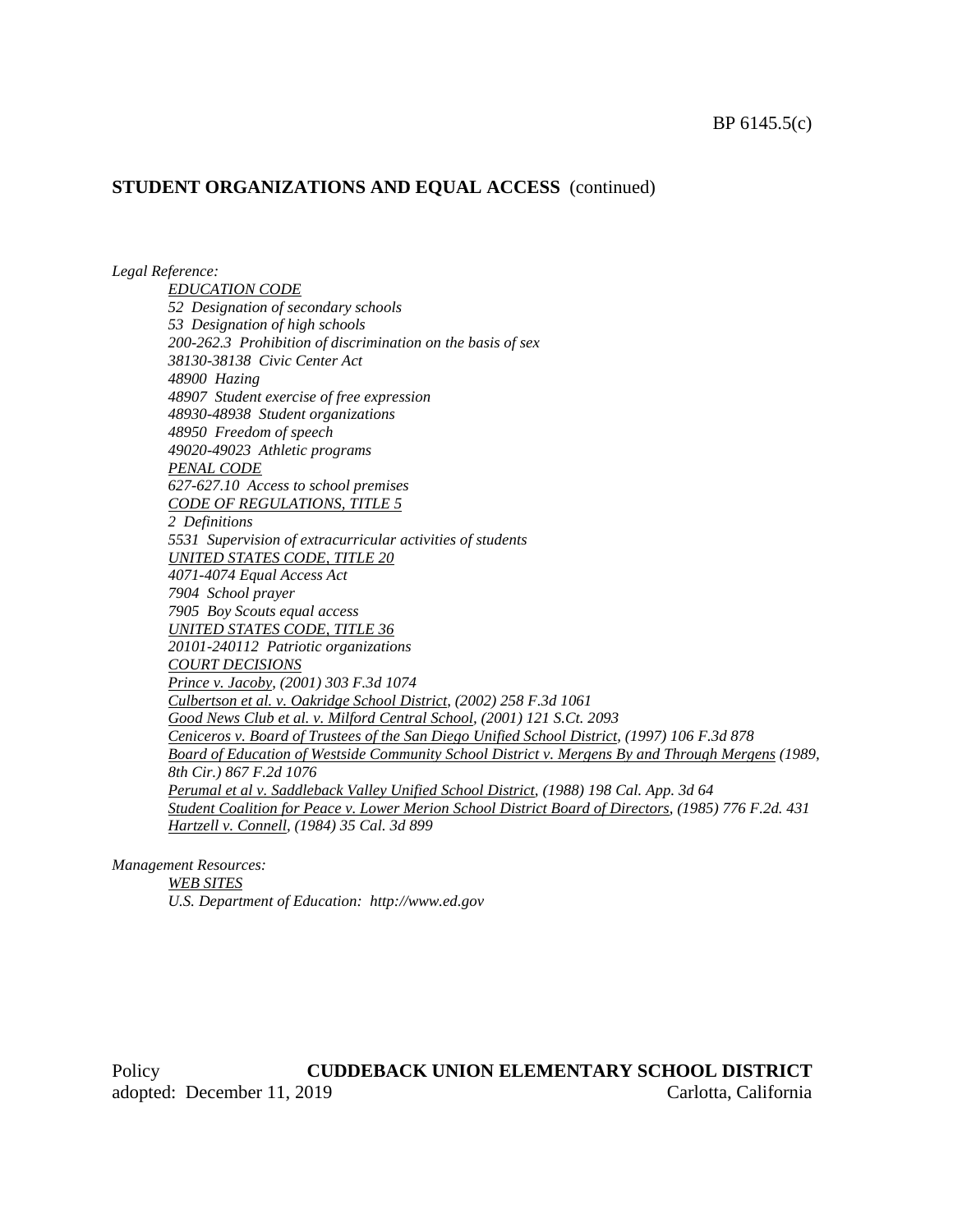# **STUDENT ORGANIZATIONS AND EQUAL ACCESS**

Because the district has established a limited open forum, the Superintendent/Principal or designee shall not deny any student-initiated school group access to school facilities during noninstructional time on the basis of religious, political, philosophical, or any other content of speech to be addressed at such meetings. (20 USC 4071)

Such meetings shall not interfere with regular school activities. The Superintendent/Principal or designee shall identify the noninstructional time period(s) set aside for meetings of student groups either before or after actual classroom instruction times.

Meetings may also be held during the lunch period.

Meetings held within the limited open forum shall entail no expenditure of public funds beyond the incidental cost of providing the meeting space. (20 USC 4071)

Students shall leave the meeting place in a clean, orderly, and secure condition after their meetings. The Superintendent/Principal or designee may deny the use of facilities to any group that he/she believes will materially disrupt the school program or threaten the health and safety of students and staff. (20 USC 4071)

#### **Authorization for Student Groups**

Any student wishing to create either a curriculum- or noncurriculum-related student group shall first request authorization from the Superintendent/Principal or designee. The group shall provide the Superintendent/Principal or designee with the following information:

- 1. Name of the organization and names of student contacts
- 2. A statement of the organization's purposes, objectives, and activities
- 3. A copy of the proposed bylaws of the student group, including a description of how officers will be selected, as well as the bylaws of any off-campus organization with which the group may be affiliated
- 4. The name of the proposed faculty advisor, if any
- 5. The proposed dates, times, and location of meetings
- 6. Any special equipment to be used
- 7. A description of the qualifications for membership, if any